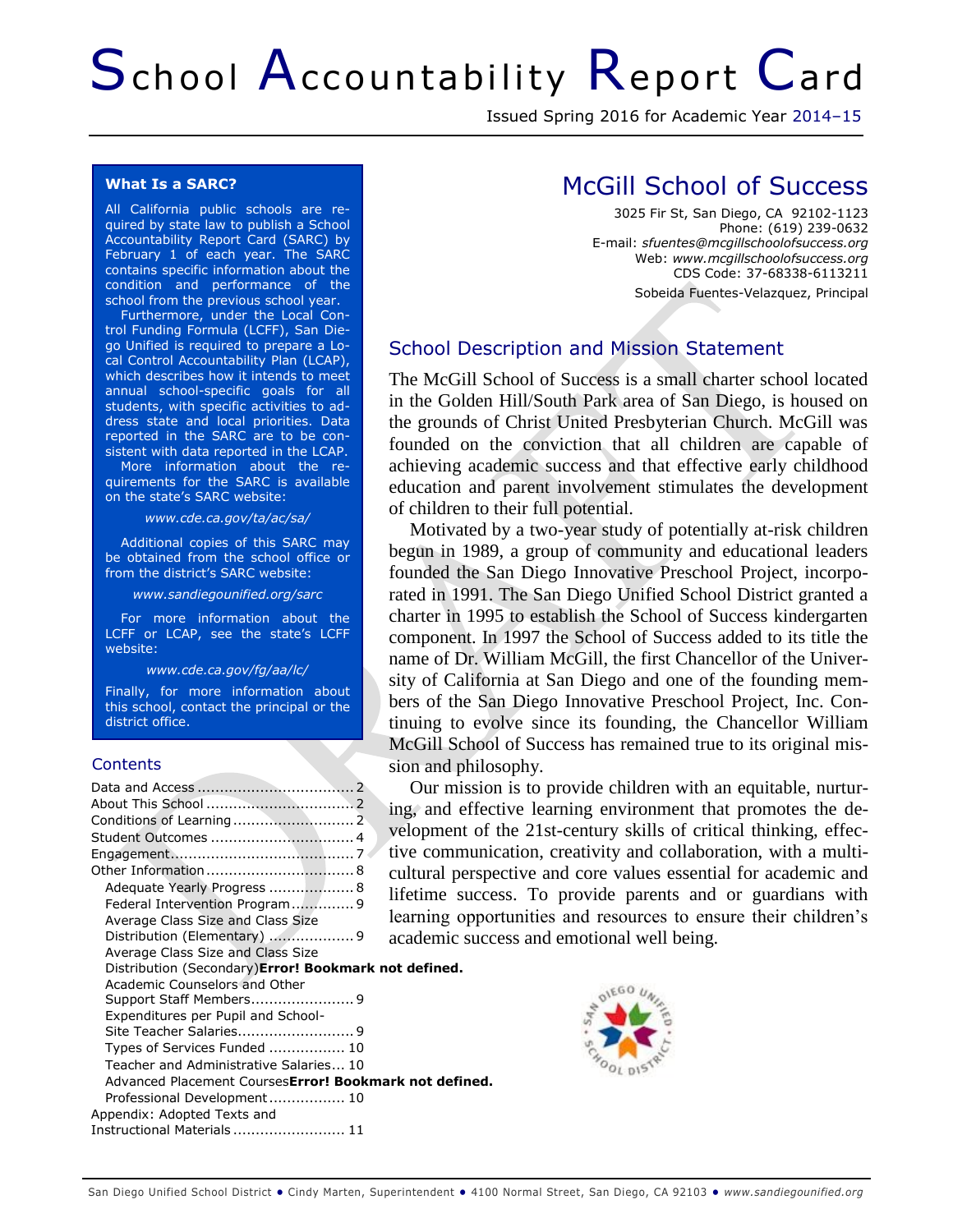## Data and Access

Most of the data in this SARC are from the 2014–15 school year or the two preceding years (2012–13 and 2013–14). Graduation, dropout, and fiscal data are from 2013–14. Contact information and data on facilities, curriculum and instructional materials, and certain teacher information are from the 2015–16 school year. When no year is specified, data are from the most recent year available.

Data included in this SARC are consistent with State Board of Education guidelines, available at the California Department of Education website: *www.cde.ca.gov/ta/ac/sa/.*

## *DataQuest*

*DataQuest* is an on-line data tool (*dq.cde.ca.gov/dataquest/*) that contains additional information about this school and comparisons of the school to the district, the county, and the state. *DataQuest* is a dynamic system that provides reports for accountability, test results, enrollment, graduates, dropouts, course enrollments, staffing, and data regarding English learners.

## [Internet Access](http://www.cde.ca.gov/ta/ac/sa/def08internet.asp)

Internet access is available at public libraries and other locations that are publicly accessible (e.g., the California State Library). Access to the Internet at libraries and public locations is generally provided on a first-come, first-served basis. Other use restrictions include the hours of operation, the length of time that a workstation may be used (depending on availability), the types of software programs available on a workstation, and the ability to print documents.

## About This School

#### Student Enrollment by Grade Level

| <b>Grade Level</b> | <b>Enrollment on</b><br>October 1, 2014 |
|--------------------|-----------------------------------------|
| Kindergarten       | 50                                      |
|                    | 28                                      |
|                    | 29                                      |
|                    | 27                                      |
| Total              | 134                                     |

## Student Enrollment by Group (2014–15)

| <b>Student Group</b>               | <b>Number of</b><br><b>Students</b> | Percentage of<br><b>Enrollment</b> |
|------------------------------------|-------------------------------------|------------------------------------|
| African American                   | 18                                  | 13.4                               |
| Asian                              | O                                   | 0.0                                |
| Filipino                           | ∩                                   | 0.0                                |
| Hispanic                           | 101                                 | 75.4                               |
| Indochinese                        | 1                                   | 0.7                                |
| Native American                    | O                                   | 0.0                                |
| Pacific Islander                   | U                                   | 0.0                                |
| White (Not Hispanic)               | 7                                   | 5.2                                |
| Two or More Races                  | 7                                   | 5.2                                |
| Socioeconomically<br>Disadvantaged | 128                                 | 95.5                               |
| <b>English Learners</b>            | 83                                  | 61.9                               |
| <b>Students with Disabilities</b>  | 13                                  | 9.7                                |
| Foster Youth                       | n/a                                 | n/a                                |

## Conditions of Learning

## State Priority: Basic

This section provides information relevant to the LCAP Basic State Priority (Priority 1):

- Teacher Credentials: the degree to which teachers are assigned appropriately and are fully credentialed in the subject area and for the students they are teaching.
- Instruction Materials: whether students have access to standards-aligned instructional materials.
- Facility Conditions: whether facilities are maintained in good repair.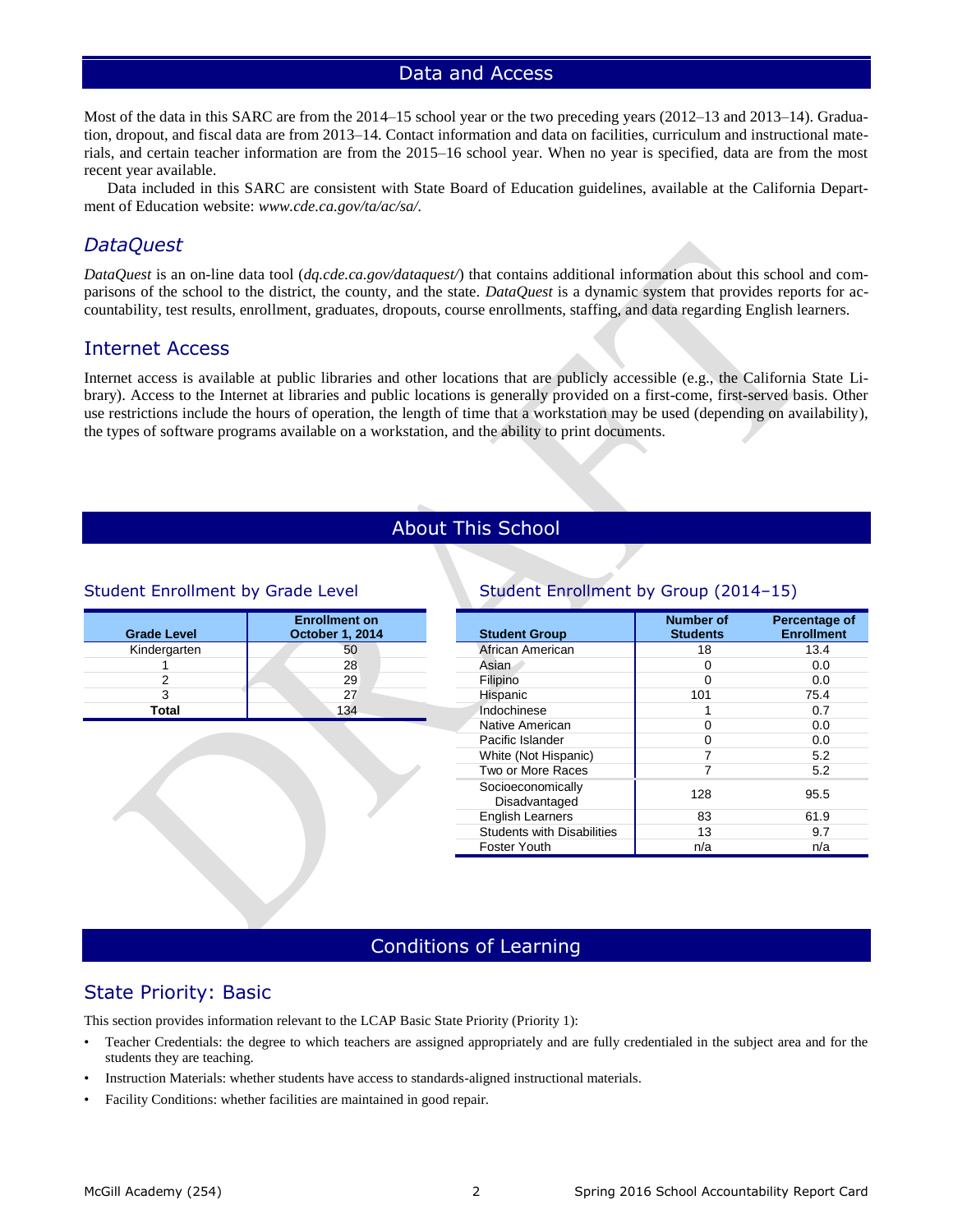## Teacher Credentials

This table displays the number of teachers assigned to the school who are fully credentialed, who are working without a full credential, and who are credentialed but teaching outside of their subject area of competence. District totals do not include charter schools. Detailed information about teachers' qualifications can be found on the CDE *DataQuest* website at *dq.cde.ca.gov/dataquest*/.

| <b>Number of Teachers</b>                                    |             | <b>School</b> |             | <b>District</b> |
|--------------------------------------------------------------|-------------|---------------|-------------|-----------------|
|                                                              | $2013 - 14$ | $2014 - 15$   | $2015 - 16$ | $2015 - 16$     |
| With full credential and teaching in subject area            |             |               |             |                 |
| With full credential but teaching outside area of competence |             |               |             |                 |
| Without full credential                                      |             |               |             |                 |
| <b>Total</b>                                                 |             |               |             |                 |

## Teacher Misassignments and Vacant Teacher Positions

This table displays the number of teacher misassignments (i.e., teachers who lack legal authorization to teach that grade level, subject area, student group, etc.) and the number of vacant teacher positions (long-term vacancies for which there was no teacher assigned by the twentieth day of the school year or semester). Total teacher misassignments includes the number of misassignments of teachers of English learners. For 2015–16, the most current data are reported.

| Indicator                                      | $2013 - 14$ | $2014 - 15$ | $2015 - 16$ |
|------------------------------------------------|-------------|-------------|-------------|
| Misassignments of teachers of English learners |             |             |             |
| Total teacher misassignments                   |             | υ           |             |
| Vacant teacher positions                       |             |             |             |

## Core Academic Courses Taught by Teachers in Compliance with the No Child Left Behind Act (2014–15)

The federal Elementary and Secondary Education Act (ESEA), also known as the No Child Left Behind Act (NCLB), requires all teachers of core academic subjects to be "highly qualified." In general, ESEA requires that each teacher must have: (1) a bachelor's degree, (2) a state credential (or an Intern Certificate/Credential for no more than three years), and (3) demonstrated subject-matter competence for each core subject he or she will teach.

This table displays the percentage of classes in core academic subjects taught by teachers who are compliant with ESEA at this school, at all schools in the district, in high-poverty schools in the district, and in low-poverty schools in the district. (High-poverty schools are defined as those with student eligibility rates of approximately 40 percent or higher in the free and reduced-price meals program. Lowpoverty schools are defined as those with student eligibility rates of 39 percent or lower in the program.) These data do not include independently reporting charter schools. More information on teacher qualifications required under ESEA can be found at the CDE website at *www.cde.ca.gov/nclb/sr/tq/*.

|             |                                  |                                                      | <b>Percentage of Classes in Core Academic Subjects</b>   |
|-------------|----------------------------------|------------------------------------------------------|----------------------------------------------------------|
|             | <b>Location of Classes</b>       | <b>Taught by Highly</b><br><b>Qualified Teachers</b> | <b>Not Taught by Highly</b><br><b>Qualified Teachers</b> |
| This school |                                  | 100.00                                               | 0.00                                                     |
|             | All schools in district          | 97.69                                                | 2.31                                                     |
|             | High-poverty schools in district | 97.66                                                | 2.34                                                     |
|             | Low-poverty schools in district  | 97.81                                                | 2.19                                                     |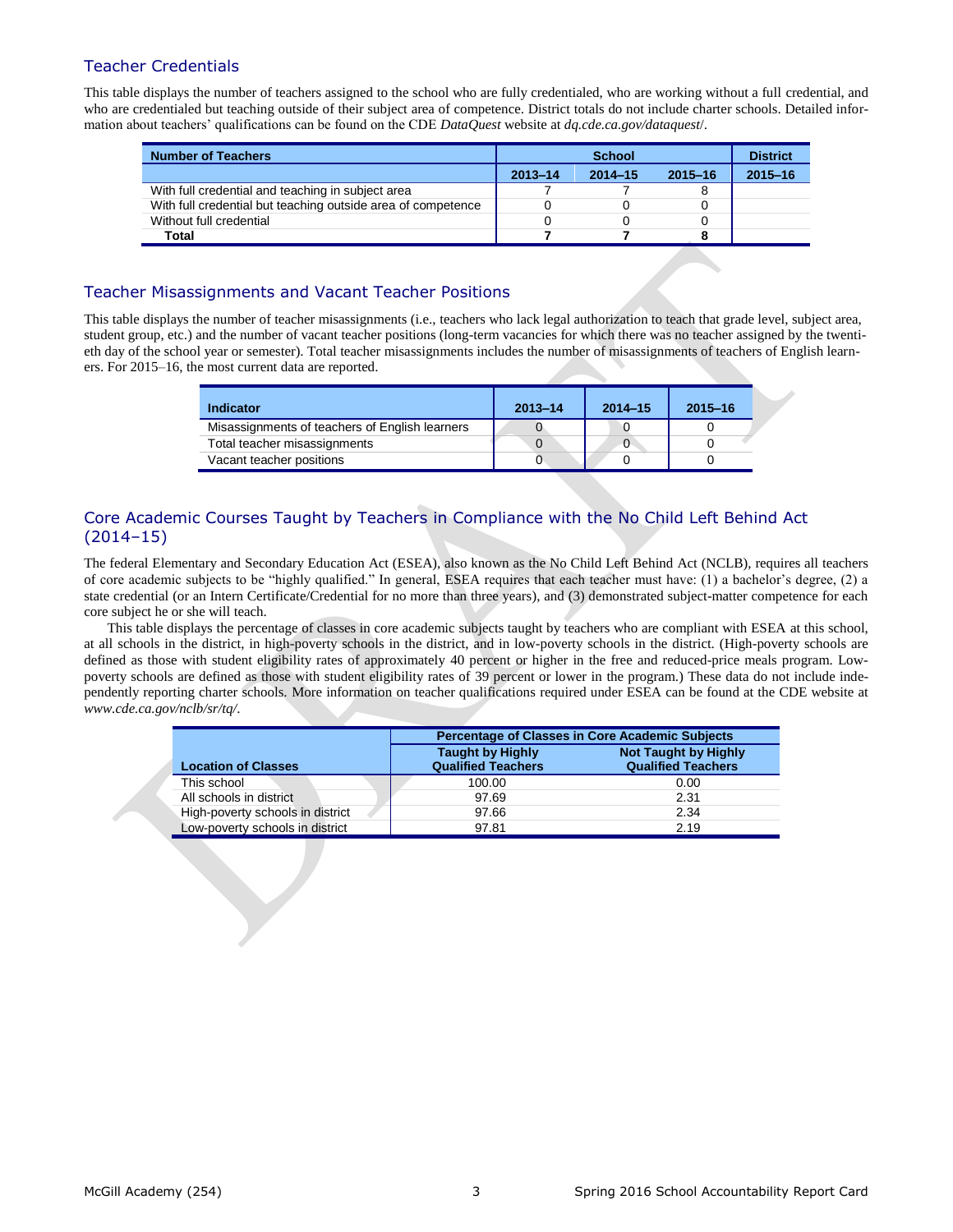## Quality, Currency, and Availability of Textbooks and Instructional Materials (2015–16)

The school adopts textbooks and instructional materials based on the implementation cycle established by the state. It provides a sufficient number of standards-aligned textbooks and other instructional materials for all students in the subject areas of English language arts, health, history–social science, mathematics, science, and world languages. The following table displays information about the availability of the standards-aligned textbooks and other instructional materials used at the school. These data were collected in October 2015.

| <b>Core Curriculum Area</b> | Are These Textbooks and<br><b>Instructional Materials from</b><br>the Most Recent Adoption? | <b>Percentage of Pupils Who</b><br><b>Lack Their Own Assigned</b><br><b>Textbooks and</b><br><b>Instructional Materials</b> |
|-----------------------------|---------------------------------------------------------------------------------------------|-----------------------------------------------------------------------------------------------------------------------------|
| English Language Arts       | Yes                                                                                         |                                                                                                                             |
| History-Social Science      | Yes                                                                                         | O                                                                                                                           |
| <b>Mathematics</b>          | Yes                                                                                         | 0                                                                                                                           |
| Science                     | Yes                                                                                         |                                                                                                                             |
| World Language              | Yes                                                                                         |                                                                                                                             |

#### List of Textbooks and Instructional Materials Used in Core Subject Areas (2015–16)

All textbooks and instructional materials come from state or district lists. A list of all textbooks and instructional materials used in the school in the core subjects (English language arts, mathematics, science, and history-social science), including the year of adoption, may be found at the end of this document in the appendix entitled Adopted Texts and Instructional Materials.

#### School Facility Conditions and Planned Improvements (2015–16)

McGill's classrooms and offices are cleaned and maintained in good condition through the efforts of our three custodians. Classrooms, restrooms, playground, common areas, and eating areas are cleaned daily. The school and grounds are checked daily for hazardous and unsafe conditions by the staff. Repairs are made as soon as possible.

#### School Facility Good-Repair Status

This table displays the results of the most recently completed school-site inspection to determine the facility's good-repair status.

|                                         | <b>Repair Status*</b> |   |   |   |                                                  |
|-----------------------------------------|-----------------------|---|---|---|--------------------------------------------------|
| <b>Item Inspected</b>                   | Е                     | G | F | P | <b>Repair Needed and Action Taken or Planned</b> |
| Systems: Gas, mechanical, sewer         |                       | X |   |   |                                                  |
| <b>Interior:</b> Interior surfaces      |                       | x |   |   |                                                  |
| Cleanliness: Overall, pest/vermin       |                       | x |   |   |                                                  |
| <b>Electrical: Interior/exterior</b>    |                       | X |   |   |                                                  |
| Restrooms/fountains                     |                       | X |   |   |                                                  |
| Safety: Fire safety/hazardous materials |                       | X |   |   |                                                  |
| Structural: Damage, roofs               |                       | X |   |   |                                                  |
| External: Playground, gates, fences     |                       | x |   |   |                                                  |
| <b>Overall Rating: XX.X%</b>            |                       |   |   |   |                                                  |

\* Repair Status: E = exemplary, G = good, F = fair, P = poor

## Student Outcomes

## State Priority: Pupil Achievement

This section provides information relevant to the Pupil Achievement State Priority (Priority 4):

- Statewide Assessments: results of the California Assessment of Student Performance and Progress (CAASPP) and the Science California Standards Tests.
- Preparation for College or Career: successful completion of courses that satisfy requirements for entrance to the University of California or the California State University, or career technical education sequences or programs of study.

#### Statewide Assessments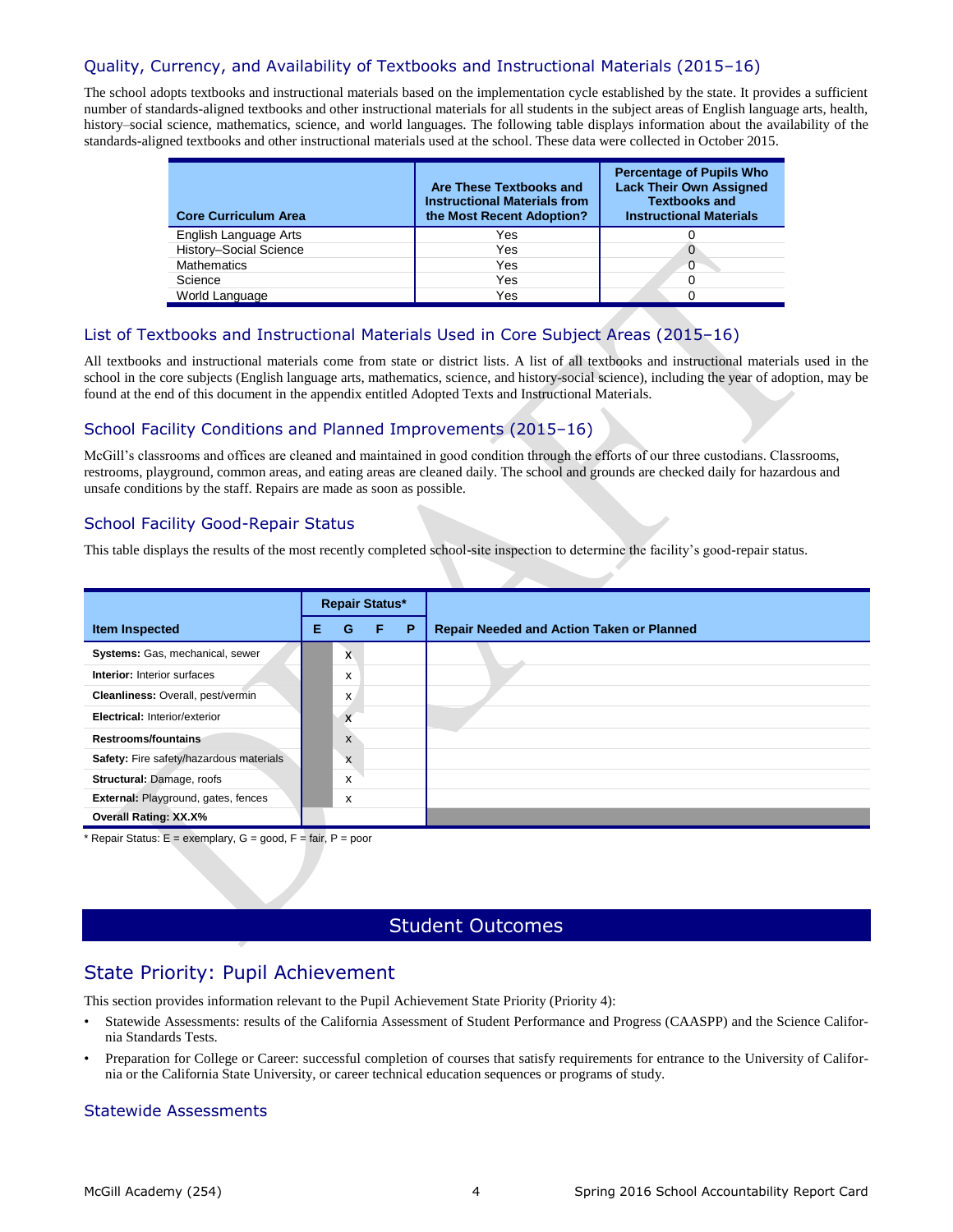#### *CAASPP Assessment Results*

The California Assessment of Student Performance and Progress (CAASPP) tests students in English language arts/literacy and mathematics in grades 3 through 8 and grade 11. The CAASPP was, superseding the Standardized Testing and Reporting (STAR) program. CAASPP scores are ranked according to four "performance levels": Level 1 indicates that the student has not met the standard tested; Level 2 indicates that the student has nearly met the standard; Level 3 indicates that the student has met the standard; Level 4 indicates that the student has exceeded the standard. Students scoring at Levels 3 and 4 have met state standards in that content area.

**Note:** In the tables that follow the number of students tested includes students who did not receive a score; however, achievement-level percentages have been calculated using only those students who did receive scores.

#### *CAASPP: All Students, 2014–15*

The following table shows the percentage of all students tested whose CAASPP scores indicate that they met or exceeded the state standards for English language arts and mathematics.

|                                                 | <b>Percentage of Students Meeting or Exceeding State Standards</b> |                 |              |  |  |  |  |  |
|-------------------------------------------------|--------------------------------------------------------------------|-----------------|--------------|--|--|--|--|--|
| <b>Subject Area</b>                             | <b>School</b>                                                      | <b>District</b> | <b>State</b> |  |  |  |  |  |
| English Language Arts/Literacy (Grades 3–8, 11) | 28                                                                 | 50              | 44           |  |  |  |  |  |
| Mathematics (Grades 3–8, 11)                    | 35                                                                 | 4.              | 33           |  |  |  |  |  |

Note: A dash (-) indicates the number of students tested is 10 or less; percentages are not calculated either because the result is too small for statistical accuracy or to protect student privacy. An "n/a" indicates no data are available.

The following tables show the 2014–15 CAASPP results of students in each grade tested, disaggregated by student group, for both English language arts/literacy (ELA) and mathematics.

#### *CAASPP: 2014–15, ELA, Grade 3*

| <b>Student Group</b>              | <b>Total</b><br><b>Enrollment</b> | <b>Number</b><br><b>Tested</b> | <b>Percentage</b><br>Tested | Percentage<br>Achievina<br>Level 1* | Percentage<br>Achievina<br>Level 2* | Percentage<br>Achievina<br>Level 3* | Percentage<br><b>Achieving</b><br>Level 4* |
|-----------------------------------|-----------------------------------|--------------------------------|-----------------------------|-------------------------------------|-------------------------------------|-------------------------------------|--------------------------------------------|
| All students at this school       | 27                                | 25                             | 92.6                        | 32                                  | 40                                  | 20                                  | 8                                          |
| Male                              | n/a                               | 17                             | 63                          | 29                                  | 41                                  | 18                                  | 12                                         |
| Female                            | n/a                               | 8                              | 29.6                        | —                                   |                                     |                                     |                                            |
| African American                  | n/a                               | 5                              | 18.5                        | ≐                                   |                                     |                                     |                                            |
| Asian                             | n/a                               | n/a                            | n/a                         | n/a                                 | n/a                                 | n/a                                 | n/a                                        |
| Filipino                          | n/a                               | n/a                            | n/a                         | n/a                                 | n/a                                 | n/a                                 | n/a                                        |
| Hispanic                          | n/a                               | 18                             | 66.7                        | 39                                  | 39                                  | 11                                  | 11                                         |
| Native American                   | n/a                               | n/a                            | n/a                         | n/a                                 | n/a                                 | n/a                                 | n/a                                        |
| Pacific Islander                  | n/a                               | n/a                            | n/a                         | n/a                                 | n/a                                 | n/a                                 | n/a                                        |
| White (not Hispanic)              | n/a                               |                                | 3.7                         |                                     |                                     |                                     |                                            |
| Two or More Races                 | n/a                               | $\mathbf{1}$                   | 3.7                         |                                     | –                                   |                                     |                                            |
| Socioeconomically Disadvantaged   | n/a                               | 23                             | 85.2                        | 30                                  | 43                                  | 17                                  | 9                                          |
| <b>English Learners</b>           | n/a                               | 19                             | 70.4                        | 32                                  | 47                                  | 11                                  | 11                                         |
| <b>Students with Disabilities</b> | n/a                               | 4                              | 14.8                        | —                                   |                                     | –                                   |                                            |
| Receiving Migrant Ed. Services    | n/a                               | n/a                            | n/a                         | n/a                                 | n/a                                 | n/a                                 | n/a                                        |
| Foster Youth.                     | n/a                               | ے                              |                             |                                     |                                     |                                     |                                            |

**\*** Level 1 = standard not met; Level 2 = standard nearly met; Level 3 = standard met; Level 4 = standard exceeded.

Note: A dash (-) indicates the number of students tested is 10 or less; percentages are not calculated either because the result is too small for statistical accuracy or to protect student privacy. An "n/a" indicates no data are available.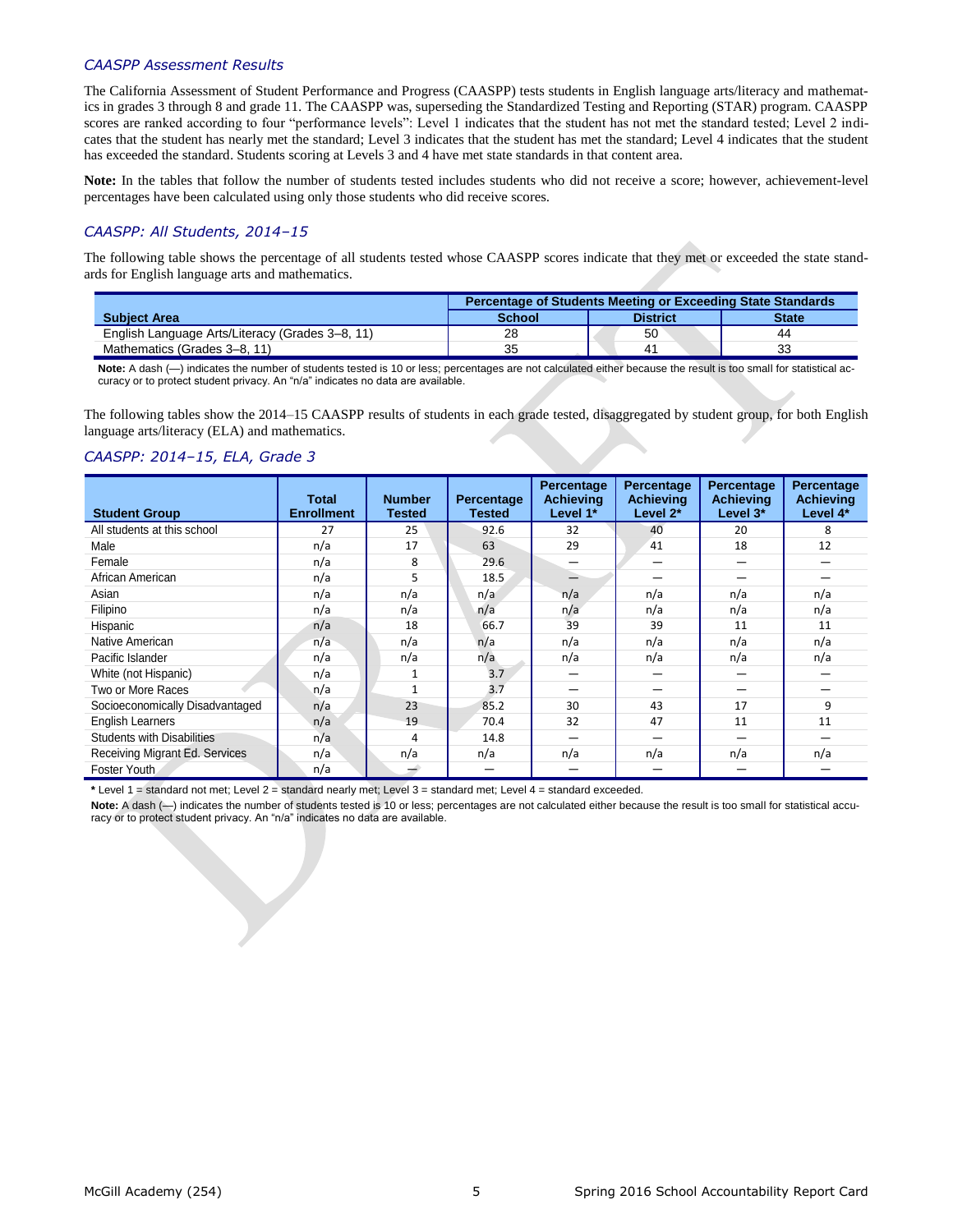#### *CAASPP: 2014–15, Mathematics, Grade 3*

| <b>Student Group</b>              | <b>Total</b><br><b>Enrollment</b> | <b>Number</b><br><b>Tested</b> | Percentage<br><b>Tested</b> | Percentage<br><b>Achievina</b><br>Level 1* | Percentage<br><b>Achieving</b><br>Level 2* | Percentage<br><b>Achieving</b><br>Level 3* | Percentage<br><b>Achieving</b><br>Level 4* |
|-----------------------------------|-----------------------------------|--------------------------------|-----------------------------|--------------------------------------------|--------------------------------------------|--------------------------------------------|--------------------------------------------|
| All students at this school       | 27                                | 26                             | 96.3                        | 31                                         | 35                                         | 35                                         | $\Omega$                                   |
| Male                              | n/a                               | 18                             | 66.7                        | 28                                         | 39                                         | 33                                         | 0                                          |
| Female                            | n/a                               | 8                              | 29.6                        | —                                          |                                            | –                                          |                                            |
| African American                  | n/a                               | 5                              | 18.5                        | -                                          |                                            |                                            |                                            |
| Asian                             | n/a                               | n/a                            | n/a                         | n/a                                        | n/a                                        | n/a                                        | n/a                                        |
| Filipino                          | n/a                               | n/a                            | n/a                         | n/a                                        | n/a                                        | n/a                                        | n/a                                        |
| Hispanic                          | n/a                               | 19                             | 70.4                        | 37                                         | 37                                         | 26                                         | $\Omega$                                   |
| Native American                   | n/a                               | n/a                            | n/a                         | n/a                                        | n/a                                        | n/a                                        | n/a                                        |
| Pacific Islander                  | n/a                               | n/a                            | n/a                         | n/a                                        | n/a                                        | n/a                                        | n/a                                        |
| White (not Hispanic)              | n/a                               |                                | 3.7                         | -                                          |                                            |                                            |                                            |
| Two or More Races                 | n/a                               | $\mathbf{1}$                   | 3.7                         | —                                          |                                            |                                            |                                            |
| Socioeconomically Disadvantaged   | n/a                               | 24                             | 88.9                        | 33                                         | 38                                         | 29                                         | $\Omega$                                   |
| <b>English Learners</b>           | n/a                               | 20                             | 74.1                        | 40                                         | 35                                         | 25                                         | $\Omega$                                   |
| <b>Students with Disabilities</b> | n/a                               | 4                              | 14.8                        | —                                          |                                            |                                            |                                            |
| Receiving Migrant Ed. Services    | n/a                               | n/a                            | n/a                         | n/a                                        | n/a                                        | n/a                                        | n/a                                        |
| Foster Youth                      | n/a                               | –                              | —                           |                                            |                                            | —                                          |                                            |

**\*** Level 1 = standard not met; Level 2 = standard nearly met; Level 3 = standard met; Level 4 = standard exceeded.

Note: A dash (-) indicates the number of students tested is 10 or less; percentages are not calculated either because the result is too small for statistical accuracy or to protect student privacy. An "n/a" indicates no data are available.

#### *California Standards Test: Science—Three-Year Comparison*

The following table shows the percentage of all students scoring at the Proficient or Advanced levels (that is, meeting or exceeding the state standards) in science over the most recent three-year period. Science assessments include California Standards Tests (CST), California Modified Assessment (CMA), and the California Alternate Performance Assessment (CAPA).

|               | <b>School</b> |             |             | <b>District</b> |             |             | <b>State</b> |             |         |
|---------------|---------------|-------------|-------------|-----------------|-------------|-------------|--------------|-------------|---------|
| <b>Grades</b> | $2012 - 13$   | $2013 - 14$ | $2014 - 15$ | $2012 - 13$     | $2013 - 14$ | $2014 - 15$ | $2012 - 13$  | $2013 - 14$ | 2014-15 |
| 5, 8, 8, 10   | n/a           | n/a         | n/a         | 65              | 68          | 65          | 59           | 60          | 56      |

**Note:** A dash (—) indicates the number of students tested is 10 or less; percentages are not calculated either because the result is too small for statistical accuracy or to protect student privacy. An "n/a" indicates no data are available.

#### *CAASPP: Science—By Student Group, 2014–15*

Science assessments include California Standards Tests (CSTs), California Modified Assessment (CMA), and the California Alternate Performance Assessment (CAPA) in grades 5, 8 and 10.

| <b>Student Group</b>                        | <b>Percentage of Students</b><br><b>Scoring at Proficient or</b><br><b>Advanced</b> |
|---------------------------------------------|-------------------------------------------------------------------------------------|
| All students in district                    | 65                                                                                  |
| All students at this school                 | n/a                                                                                 |
| Male                                        | n/a                                                                                 |
| Female                                      | n/a                                                                                 |
| African American                            | n/a                                                                                 |
| Asian                                       | n/a                                                                                 |
| Filipino                                    | n/a                                                                                 |
| Hispanic                                    | n/a                                                                                 |
| Native American                             | n/a                                                                                 |
| Pacific Islander                            | n/a                                                                                 |
| White (not Hispanic)                        | n/a                                                                                 |
| Two or More Races                           | n/a                                                                                 |
| Socioeconomically Disadvantaged             | n/a                                                                                 |
| <b>English Learners</b>                     | n/a                                                                                 |
| <b>Students with Disabilities</b>           | n/a                                                                                 |
| <b>Receiving Migrant Education Services</b> | n/a                                                                                 |
| Foster Youth                                | n/a                                                                                 |

**Note:** A dash (—) indicates the number of students tested is 10 or less; percentages are not calculated either because the result is too small for statistical accuracy or to protect student privacy. An "n/a" indicates no data are available.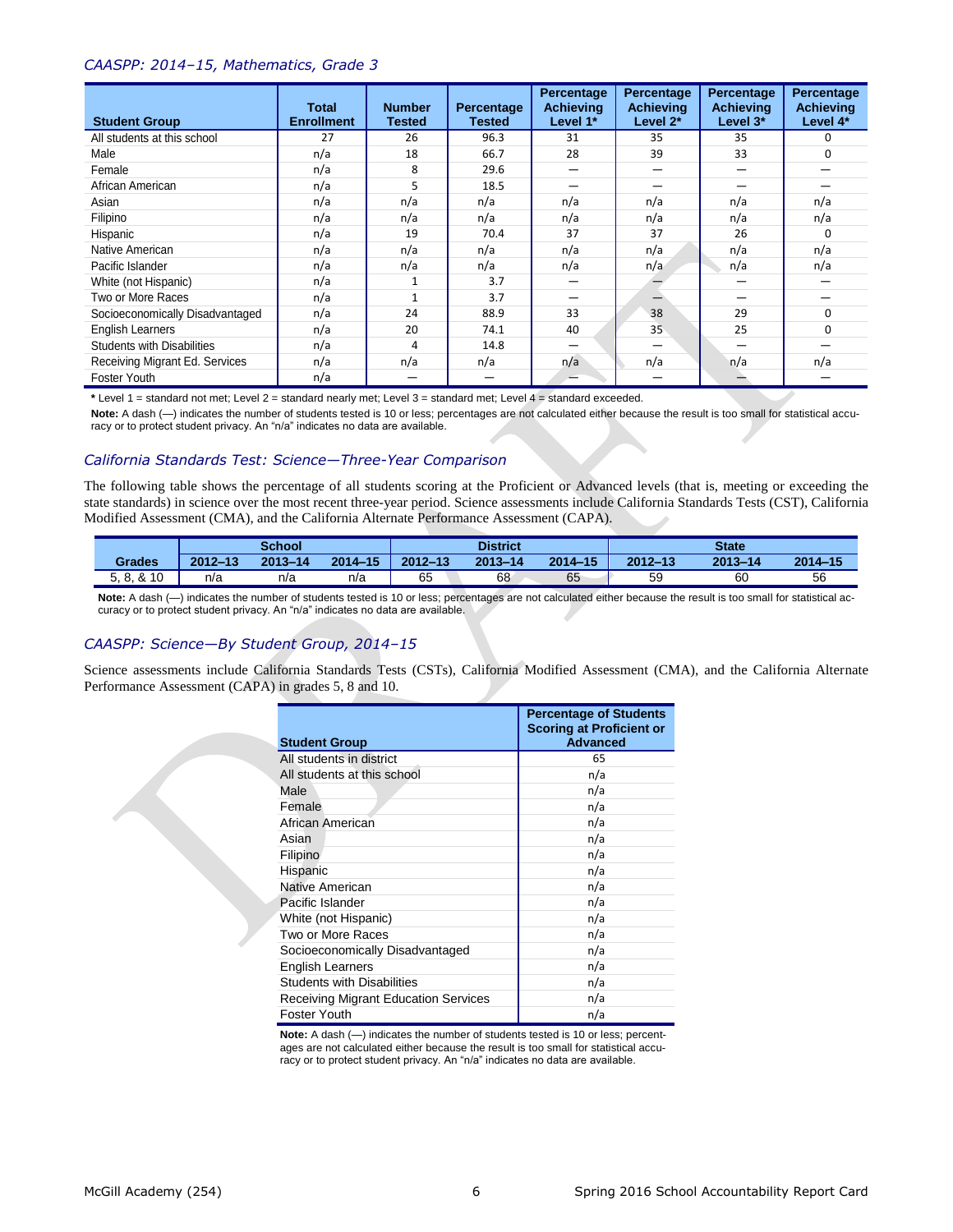## State Priority: Other Pupil Outcomes

This section provides information relevant to the Other Pupil Outcomes Sate Priority (Priority 8): student outcomes in English, mathematics, and physical education. The results of the California High School Exit Examination (CAHSEE) provide the outcomes in English and mathematics. The results of the California Physical Fitness Test provide the outcomes in physical fitness.

#### California Physical Fitness Test Results (2014–15)

The California Physical Fitness Test is administered to students in grades 5, 7, and 9 only. This table displays by grade level the percentage of students tested who met the fitness standards for the most recent testing period. Data on students receiving migrant education services are not available. Detailed information regarding this test, and comparisons of a school's test results to the district and state levels, may be found at the CDE website at *www.cde.ca.gov/ta/tg/pf/*.

| Grade | <b>Percentage of Students Tested Who Met Fitness Standards</b>                              |                               |  |  |  |  |
|-------|---------------------------------------------------------------------------------------------|-------------------------------|--|--|--|--|
| Level | <b>Five of Six Standards</b><br><b>Six of Six Standards</b><br><b>Four of Six Standards</b> |                               |  |  |  |  |
| n/a   |                                                                                             | Does not apply to this school |  |  |  |  |

 $* = 10$  or fewer students tested;  $- =$  no data available for this field.

## Engagement

## State Priority: Parental Involvement

This section provides information relevant to the Parental Involvement State Priority (Priority 3): efforts the school district makes to seek parent input in making decisions for the school district and each school.

## Opportunities for Parent Involvement

Parents and other relatives are encouraged and welcomed to become involved in the formal education of their children. Educational research validates that support at home is critical to a child's academic success. There are many opportunities to be involved at their children's school site, including: governance committees, special events, fundraising events, parent organizations, and in classrooms, and at the district level by participating in cluster councils, district advisory councils/committees, Parent University, and special events. Parents are encouraged to support their children at home by making their expectations about school clear and creating a positive learning environment at home.

At McGill, we are committed to communicating with and engaging parents as partners in their children's education. We are also committed to obtaining community resources for our school and invite all members of our community to assist us in the education of our students.

Parents have many opportunities to be involved at their children's school; governance committees, special events, fundraising events, parent organizations, and in classrooms. We encourage parents to support their children at home by making their expectations about school clear and creating a positive homework and learning environment.

We believe that parents are the child's first teachers, and the sustained success of children is overwhelmingly associated with the ability and consistency with which parents become involved in the educational concerns and processes affecting their children.

If you want to get involved, please contact Irene Rubalcaba at (619) 677-6347.

# State Priority: School Climate

This section provides information relevant to the School Climate State Priority (Priority 6):

- Student suspension rates
- Student expulsion rates
- Other local measures to ensure safety

## Suspensions and Expulsions

The following table shows the numbers and rates of suspensions and expulsions. Rates per 100 students are the total number of incidents divided by the school's enrollment for the given year, multiplied by 100. The district comparison rates are the expected rates for the school's enrollment and grade-level composition, based on actual districtwide rates. Because suspension and expulsion rates vary greatly by grade level, and since any given two schools are not likely to have identical enrollment numbers per grade, schools will have different district comparison rates. District figures include charter schools.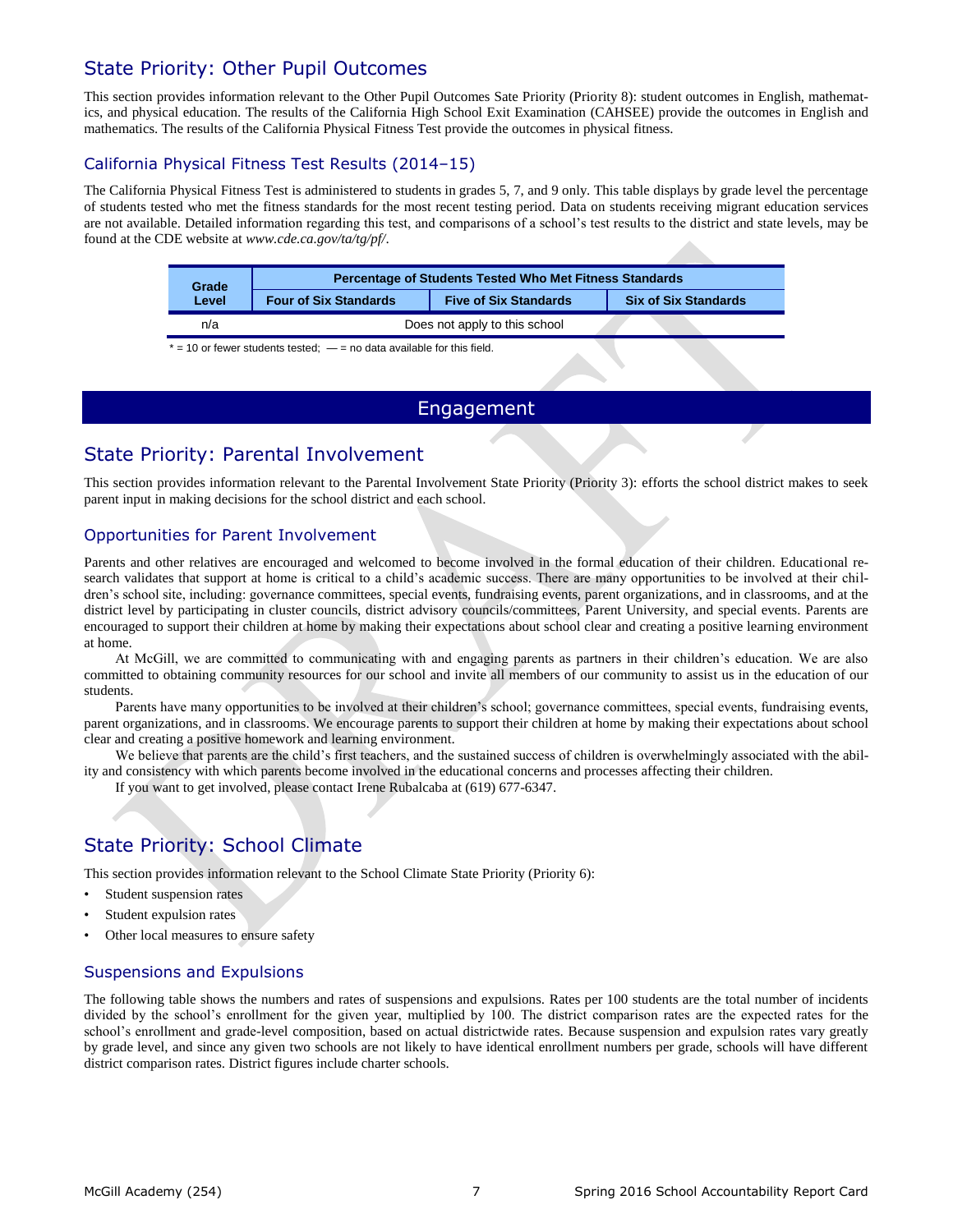|                       |                   | $2012 - 13$   |                 | 2013-14      |               |                 | $2014 - 15$  |               |                 |              |
|-----------------------|-------------------|---------------|-----------------|--------------|---------------|-----------------|--------------|---------------|-----------------|--------------|
| <b>Type of Action</b> |                   | <b>School</b> | <b>District</b> | <b>State</b> | <b>School</b> | <b>District</b> | <b>State</b> | <b>School</b> | <b>District</b> | <b>State</b> |
| Suspensions           | Number            |               | 9.622           | —            |               | 7.744           | —            |               | 6.130           |              |
|                       | Rate/100 students | 0.00          | .04             | 5.07         | 0.00          | 0.94            | 4.36         | 0.00          | 0.80            | 3.80         |
| <b>Expulsions</b>     | Number            |               | 212             | —            |               | 139             | —            |               | 85              |              |
|                       | Rate/100 students | 0.00          | 0.00            | 0.13         | 0.00          | < 0.05          | 0.10         | 0.00          | 0.00            | 0.09         |

#### School Safety Plan (2015–16)

#### Last Review/Update: November 2015\*\* Last Discussed with Staff: November 2015\*\*

Campus safety is the district's top priority. Principals, teachers, support staff, school police services, and community organizations work together to prevent, prepare, and respond to emergency situations. To ensure safety and security, each school has a state-mandated individual emergency response plan that is updated annually and posted on the school's website. School staff members participate in regular emergency-preparedness drills and response training. Substance abuse prevention programs are presented to students regularly. Policies and procedures are in place to address safe entry and exit of students; serious disciplinary problems; discrimination, harassment and bullying; mandated child abuse reporting procedures; and school dress codes.

Adult supervision is provided in the classrooms and outside areas before and after school, during recess and lunch, and during passing time between classes. Under the direction of the principal or site administrator, school staff members implement specific school-building security procedures. In addition, district offices support schools by reviewing and disseminating safety requirements and information, coordinating safety-related services, and providing safety training and assistance.

We have developed a Comprehensive School Safety Plan that meets state requirements. The purpose of the McGill plan is to provide the staff, students, parents, and community with specific procedures for a safe and orderly campus. The plan was written by the School Site Safety Committee, which is composed of school staff members including teachers, associate teachers, the health aide, the secretary, and the principal. The plan includes crime data, child-abuse reporting procedures, disaster teams and procedures, suspension procedures, a sexual harassment policy, the dress code, and the school's discipline plan. The plan is distributed and reviewed during Parent Orientation Night and the first staff meeting of each school year.

Fire drills take place monthly. Disaster and Lock down drills take place bimonthly. Students are supervised at all times by teachers, teachers' aides, or qualified and trained adults. Parents and visitors are required to sign in at the front office and wear a volunteer/visitor pass at all times while on campus.

## Other Information

This section provides information that is required by law to be included in the SARC but is not included in the state priorities for the LCFF.

## Adequate Yearly Progress

The federal ESEA requires that all schools and districts meet the following Adequate Yearly Progress (AYP) criteria:

- Participation rate on the state's standards-based assessments in English language arts (ELA) and mathematics
- Percentage proficient on the state's standards-based assessments in ELA and mathematics
- Graduation rate (for secondary schools)

Detailed information about AYP, including participation rates and percent proficient results by student group, can be found at the AYP website *www.cde.ca.gov/ta/ac/ay*/.

#### *AYP Overall and by Criteria (2014–15)*

This table displays an indication of whether the school and the district made AYP overall and whether the school and the district met each of the AYP criteria.

| <b>AYP Criteria</b>                         | <b>School</b> | <b>District</b> |
|---------------------------------------------|---------------|-----------------|
| Overall                                     | Yes           | Yes             |
| Participation Rate-English Language Arts    | Yes           | Yes             |
| <b>Participation Rate-Mathematics</b>       | Yes           | Yes             |
| Percentage Proficient-English Language Arts | n/a           | n/a             |
| Percentage Proficient-Mathematics           | n/a           | n/a             |
| Met Graduation Rate                         | n/a           | Yes             |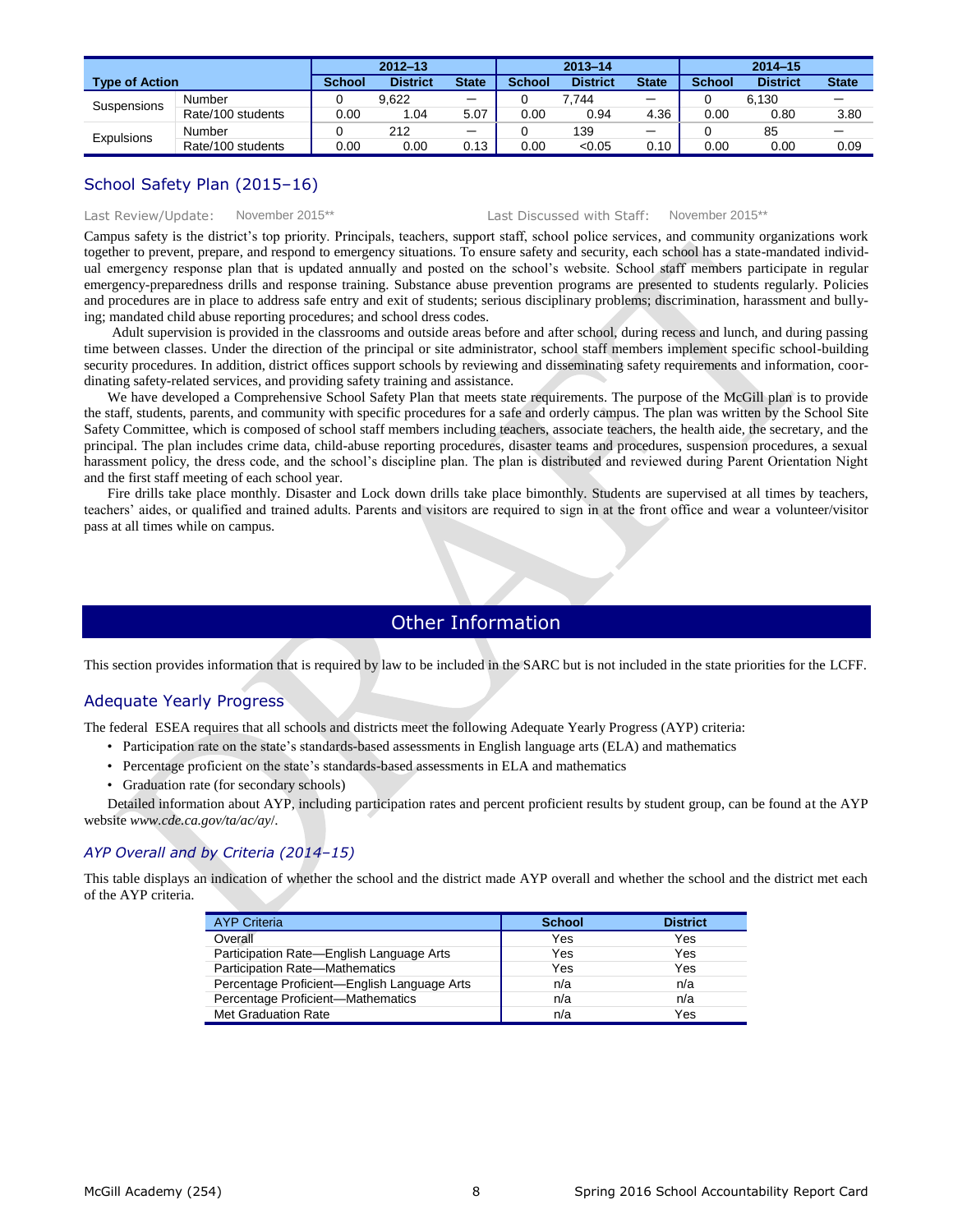## Federal Intervention Program (2015–16)

Schools that receive funding from the federal government under Title I must enter federal Program Improvement (PI) if they do not make AYP for two consecutive years in the same content area (English language arts or mathematics) or on the same indicator (API or graduation rate). After entering PI, schools and districts advance to the next level of intervention with each additional year that they do not make AYP. Detailed information about PI identification and status can be found at the CDE website at *www.cde.ca.gov/ta/ac/ay/tidetermine.asp*.

| Indicator                                                           | <b>School</b> | <b>District</b> |
|---------------------------------------------------------------------|---------------|-----------------|
| <b>Program Improvement Status</b>                                   | In PI         | In PI           |
| First Year of Program Improvement                                   | $2012 - 13$   | 2009-10         |
| Year in PI*                                                         |               | $3+$            |
| Number of Schools Currently in Program Improvement <sup>†</sup>     |               | 147             |
| Percentage of Schools Currently in Program Improvement <sup>†</sup> |               | 76.2            |

\* A determination waiver (DW) indicates that the PI status of the school was carried over from the prior year in accordance with the flexibility granted through the federal waiver process.

† Includes charter schools.

## Average Class Size and Class Size Distribution (Elementary)

This table displays the average class size for each grade level and the number of classrooms that fall into each class size category.

|       |                      |                             | $2012 - 13$ |                          | $2013 - 14$                                         |          |                      |        | $2014 - 15$                 |          |           |       |
|-------|----------------------|-----------------------------|-------------|--------------------------|-----------------------------------------------------|----------|----------------------|--------|-----------------------------|----------|-----------|-------|
| Grade | Avg.<br><b>Class</b> | <b>Number of Classrooms</b> |             |                          | Avg.<br><b>Number of Classrooms</b><br><b>Class</b> |          | Avg.<br><b>Class</b> |        | <b>Number of Classrooms</b> |          |           |       |
| Level | <b>Size</b>          | $1 - 20$                    | $21 - 32$   | $33 +$                   | <b>Size</b>                                         | $1 - 20$ | $21 - 32$            | $33 +$ | <b>Size</b>                 | $1 - 20$ | $21 - 32$ | $33+$ |
| K     | 21                   |                             |             | $\overline{\phantom{0}}$ | 24                                                  |          | $\mathcal{P}$        |        | 24                          |          |           |       |
|       | 22                   |                             | າ           |                          | 17                                                  |          |                      |        | 13                          |          |           |       |
| 2     | 20                   |                             |             |                          | 19                                                  | っ        |                      |        | 18                          |          |           |       |
| 3     | 25                   |                             |             | $\overline{\phantom{0}}$ | 22                                                  |          |                      |        | 19                          |          |           |       |
| Other |                      |                             |             |                          | 17 <sup>1</sup>                                     |          |                      |        | 17                          |          |           |       |

## Academic Counselors and Other Support Staff Members (2014–15)

This table displays, in units of full-time equivalents (FTE), the number of academic counselors and other support staff members who are assigned to the school. One FTE equals one staff member working full time; one FTE could also represent two staff members who each work 50 percent of full time. The table also displays the average number of students for each academic counselor.

| <b>Position</b>                                     | <b>Number of FTE Assigned</b><br>to the School | <b>Average Number of Students per</b><br><b>Academic Counselor</b> |
|-----------------------------------------------------|------------------------------------------------|--------------------------------------------------------------------|
| Academic Counselor                                  | 0.0                                            | N/A                                                                |
| Counselor (Social/Behavioral or Career Development) | 0.0                                            |                                                                    |
| Library Media Teacher (Librarian)                   | 0.0                                            |                                                                    |
| Library Media Services Staff (Paraprofessional)     | 0.0                                            |                                                                    |
| Psychologist                                        | 0.0                                            |                                                                    |
| Social Worker                                       | 0.0                                            |                                                                    |
| Nurse                                               | 0.0                                            |                                                                    |
| Speech/Language/Hearing Specialist                  | 0.0                                            |                                                                    |
| Resource Specialist (Non-Teaching)                  | 0.0                                            |                                                                    |
| Other (Specify)                                     | 0.0                                            |                                                                    |
| Other (Specify)                                     | 0.0                                            |                                                                    |
| Other (Specify)                                     | 0.0                                            |                                                                    |

## Expenditures per Pupil and School-Site Teacher Salaries (Fiscal Year 2013–14)

This table displays this school's expenditures per student from basic (unrestricted) sources, from any supplemental (restricted) sources, and its total per-pupil expenditures. The table also provides a comparison of the school's per-pupil expenditures from basic sources with other schools in the district and throughout the state. Finally, it compares the average teacher salary at the school with average teacher salaries in the district and the state.

*Basic* or *unrestricted sources* are funds that, except for general guidelines, are not controlled by law or by a donor. *Supplemental* or *restricted sources* are funds whose use is controlled by law or by a donor. Money that is designated for specific purposes by the Board of Education is not considered restricted.

For detailed information on school expenditures for all districts in California, see the CDE Current Expense of Education and Per-pupil Spending webpage: *www.cde.ca.gov/ds/fd/ec/*. For information on teacher salaries for all districts in California, see the CDE Certificated Salaries and Benefits webpage: *www.cde.ca.gov/ds/fd/cs/.* To look up expenditures and salaries for a specific school district, see the Ed-Data website at: *www.ed-data.org*.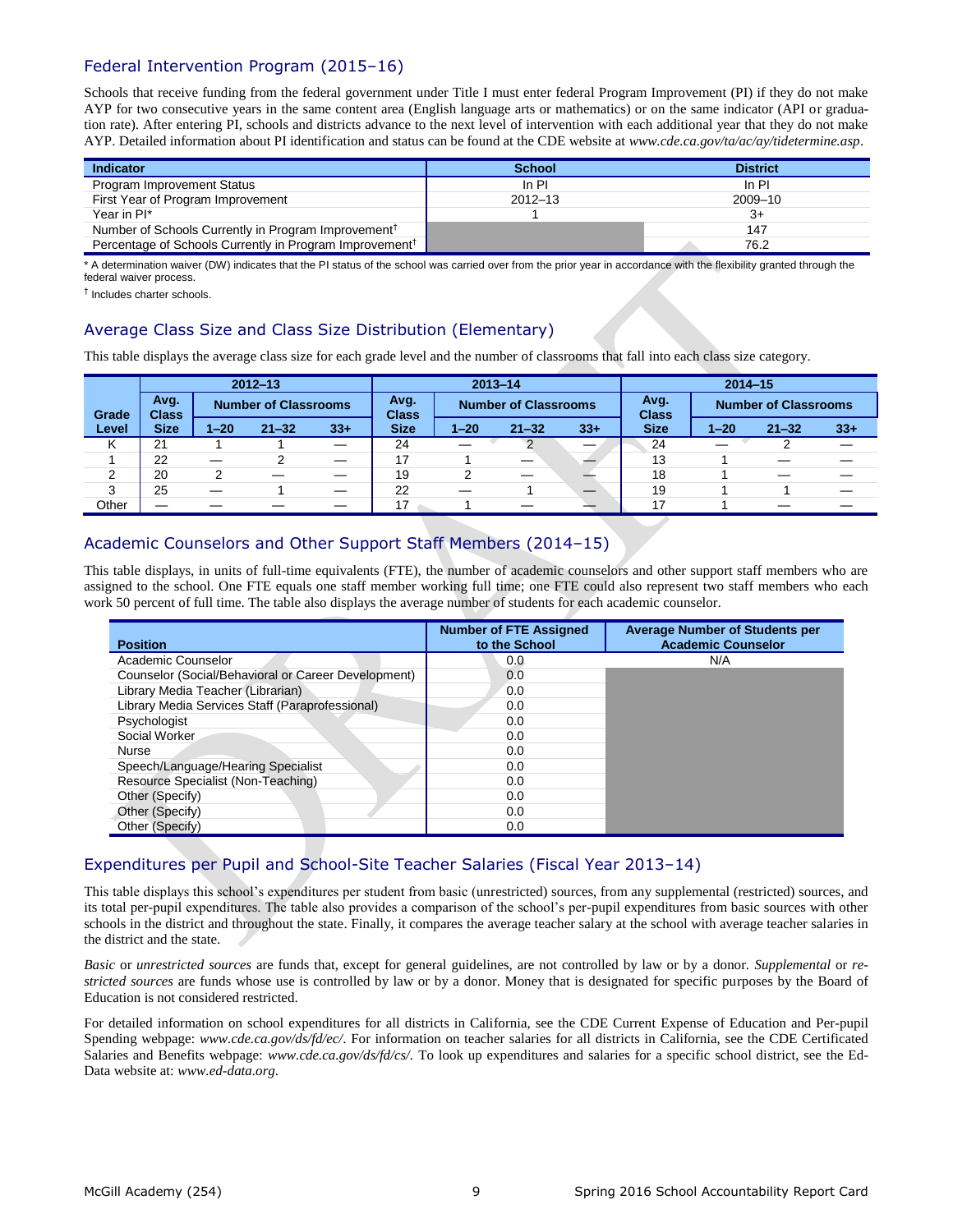| Level                                    | <b>Total Expenditures</b><br><b>Per Pupil</b> | <b>Expenditures Per Pupil</b><br>(Supplemental) | <b>Expenditures Per</b><br><b>Pupil (Basic)</b> | Average<br><b>Teacher Salary</b> |
|------------------------------------------|-----------------------------------------------|-------------------------------------------------|-------------------------------------------------|----------------------------------|
| School Site                              | \$9641                                        | \$2298                                          | \$7,343                                         | \$46,517                         |
| District (excludes charter schools)      |                                               |                                                 | \$Χ                                             | \$69,748                         |
| Difference: School Site and District (%) |                                               |                                                 | 0.0                                             | 0.0                              |
| <b>State</b>                             |                                               |                                                 | \$5,348                                         | \$72,971                         |
| Difference: School Site and State (%)    |                                               |                                                 | 0.0                                             | 0.0                              |

## Types of Services Funded (Fiscal Year 2014–15)

The school's general fund includes monies for:

- General operations—salaries, benefits, services, materials, and support to the general education
- Special Education—programs offering appropriate, individualized instruction to students with special needs
- Special projects—monies from agencies (federal or state) earmarked for specific programs/projects or services
- **Transportation**
- Maintenance and operations

Each school in the district receives an instructional budget based on enrollment, programs, and formulas set by Board of Education policy, state law, agreements with employee bargaining units, and guidelines of outside funding sources.

## Teacher and Administrative Salaries (Fiscal Year 2013–14)

This table displays district-level salary information for teachers, principals, and the superintendent, and compares these figures to the state averages for districts of the same type and size. The table also displays teachers and administrative salaries as a percentage of a district's budget, and compares these figures to the state averages for districts of the same type and size. Detailed information regarding salaries may be found at the CDE website at *[www.cde.ca.gov/ds/fd/cs/](http://www.cde.ca.gov/ds/fd/cs/)*.

| <b>Position</b>                                    | <b>District Amount</b> | <b>Statewide Average for</b><br><b>Districts in Same Category</b> |
|----------------------------------------------------|------------------------|-------------------------------------------------------------------|
| <b>Beginning Teacher Salary</b>                    | \$39,983               | \$43,165                                                          |
| Mid-Range Teacher Salary                           | \$60,754               | \$68,574                                                          |
| <b>Highest Teacher Salary</b>                      | \$82,578               | \$89,146                                                          |
| Average Principal Salary (Elementary School Level) | \$114,227              | \$111,129                                                         |
| Average Principal Salary (Middle School Level)     | \$116,019              | \$116,569                                                         |
| Average Principal Salary (High School Level)       | \$126,214              | \$127,448                                                         |
| Superintendent Salary                              | \$252,960              | \$234,382                                                         |
| Percentage of Budget for Teachers' Salaries        | 39                     | 38                                                                |
| Percentage of Budget for Administrative Salaries   | 5                      | 5                                                                 |

#### Professional Development

The district and the Board of Education have set a high priority on professional development, with the goal of providing targeted professional development to build capacity and knowledge to support student learning success. The Office of Leadership and Learning collaborates with other departments to provide teachers and administrators with ongoing professional development, including improving teaching and learning related to the Common Core State Standards, educational technology, advanced studies, and leadership development. Sessions offered at various times throughout the year focus on a wide variety of professional development aimed at strengthening content knowledge to meet the needs of all learners, with an emphasis on targeting the needs of our English language learners, students with disabilities, and other struggling learners.

In addition to district-provided professional development, principals identify a schoolwide focus each year for professional development and also determine areas of individual need. Throughout the year, teachers participate in school-based professional learning communities (PLCs) to encourage best practices and shared problem solving. Teachers are provided with useful data systems that allow them to improve the learning of each student. Principals also provide the ongoing training needed to be professional site managers. Staff release for professional development is organized in a variety of ways on a site-by-site basis throughout the year.